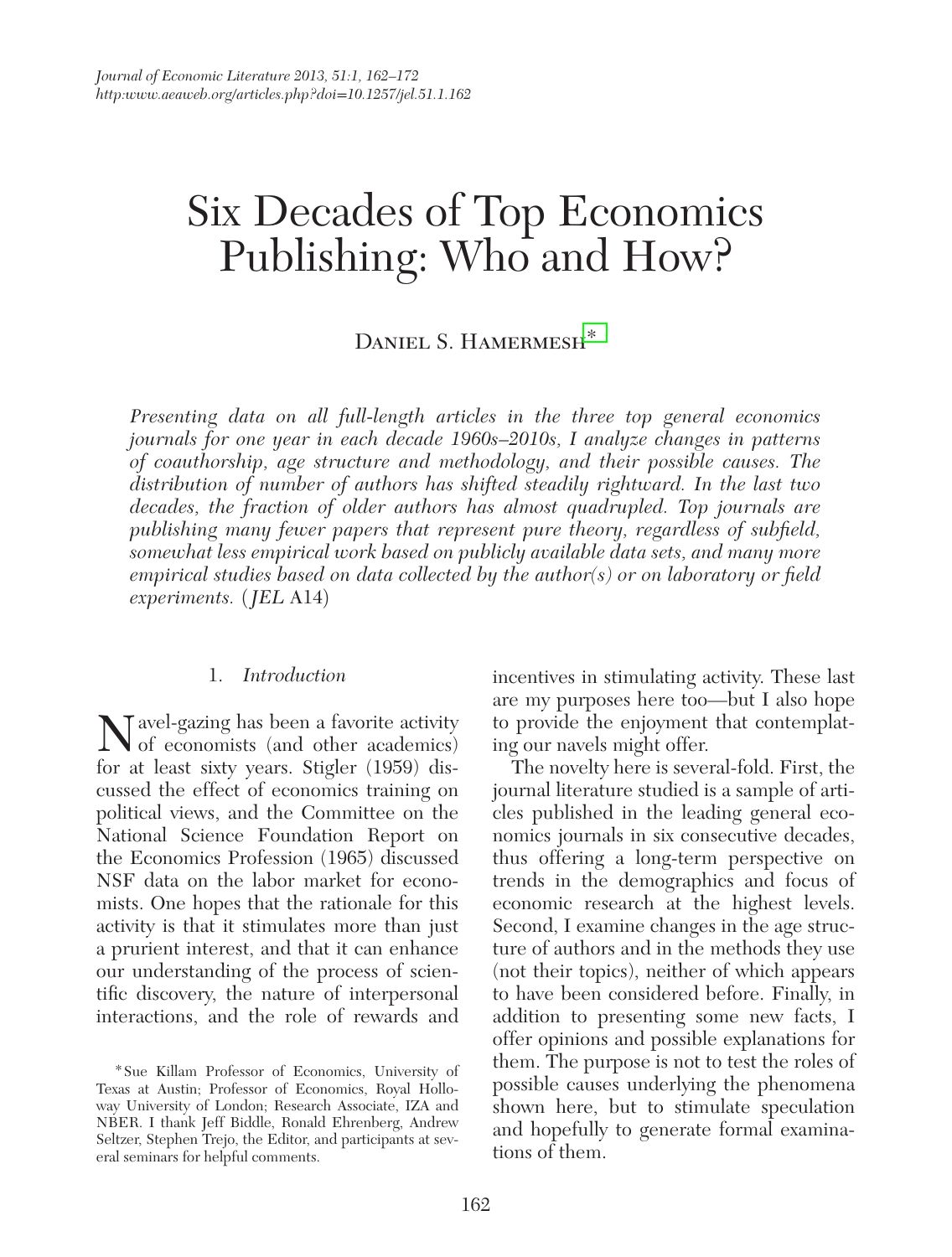### 2. *The Data*

The sample consists of the 748 full-length refereed articles published in the *American Economic Review* (*AER*), *Journal of Political Economy* (*JPE*), and *Quarterly Journal of Economics* (*QJE*), the leading American general economics journals, in one year in each of the past six decades: 1963, 1973, 1983, 1993, 2003, and 2011. I exclude notes, comments/replies, and addresses/speeches[.1](#page-1-0) There are 1,269 names attached to these papers, representing 1,100 different authors. The data collected for each article/ author are the number of authors on each paper and each author's gender (both easy to obtain), each author's age (more difficult, and unobtainable for one author of a singleauthored paper in 1963), and the methodology employed (acquired by skimming each paper). I classify methods into five types: theory, theory with simulation, empirical using borrowed data, empirical using selfgenerated data, and experiment. Theory with simulation includes calibration in macroeconomics; borrowed data are all data sets that are copied directly from books (the old technology) or provided electronically; selfgenerated data include data sets assembled from diverse electronic or other sources; and experiments include both laboratory work and author-initiated field experiments.<sup>2</sup>

## 3. *The Demographics of Authorship and Coauthorship*

[Table 1](#page-2-0) presents the changing age and gender distributions of authors of articles

in these three leading publications[.3](#page-1-2) In the first four decades of the sample, there was very little change in the age structure of authorship. Only a tiny fraction of authors were older than 50, with roughly half being 35 or less, consistent with Lehman's (1953) path-breaking results on the age distribution at which creative achievements were achieved in a wide range of fields.<sup>4</sup> By 2003 and 2011, the age distribution of authors of top-journal publications had shifted markedly rightward, so that today nearly 20 percent of authors are 51 or older, with around 6 percent being over 60.

These changes in the age structure are striking, and their causes have apparently not been examined. Some candidate explanations might be:

- 1. People are starting their careers later, causing an increasing left-truncation of the age distribution. The median age at doctorate in economics in the United States was 32.5 in the early 1960s and fell to 30.6 by the late 1970s. It did rise to 32.3 by the early 1990s, but from then to the mid-2000s it fell back to 31.7 (Scott and Siegfried 2008). This explanation is thus inconsistent with the facts. Perhaps, though, the average age of faculty, as opposed to all Ph.D.s, has risen due to secular declines in new hires.<sup>5</sup>
- 2. The publishing process in economics has slowed considerably (as Ellison 2002 documents), perhaps by two years. Taking all the papers from 1963–93 and

<span id="page-1-2"></span>3 The means and distributions are all weighted by the inverse of the number of authors of each paper. Inferences from unweighted data are nearly identical.

<span id="page-1-0"></span><sup>1</sup> I used the data for the first four years in Hamermesh (1996). I chose 1963 for personal reasons—I started writing publishable articles in 1964—and 2011 was the most recent available year.

<span id="page-1-1"></span><sup>2</sup> Because of the tremendous changes that have taken place in publishing over these six decades, I could not classify seventeen articles published in 1963 under any of these rubrics.

<span id="page-1-3"></span><sup>4</sup> The minimum age in the sample was 24, the maximum was 77.

<span id="page-1-4"></span><sup>5</sup> A slightly related possibility is that editors are now older and tend to favor their contemporaries. The latter may be true; but the article-weighted age of editors who would have handled the 1963 papers was 53, that of the editors and coeditors who would have handled the 2011 papers was 52.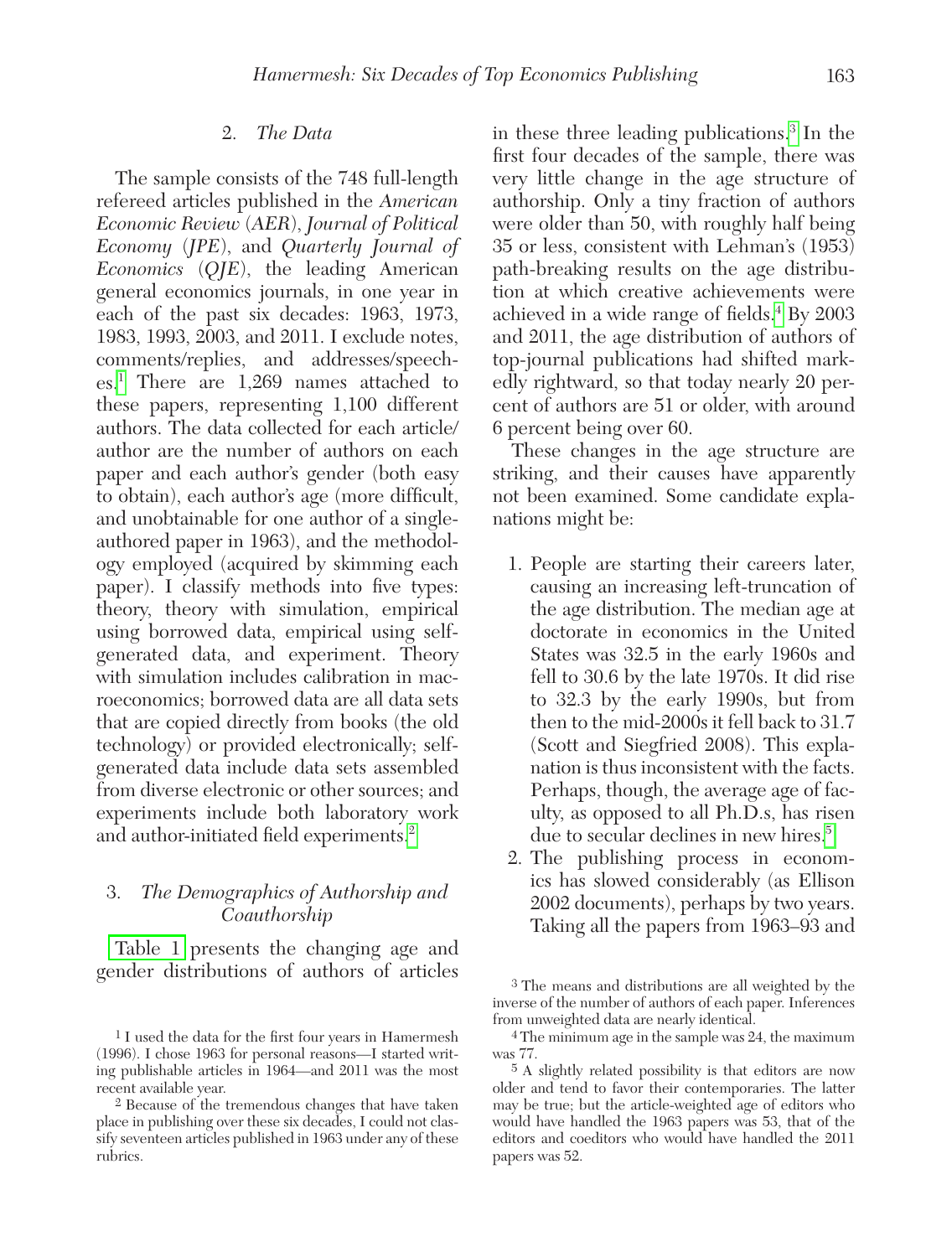<span id="page-2-0"></span>

| <b>TABLE 1</b><br>AGE AND GENDER DISTRIBUTIONS OF AUTHORS OF ARTICLES IN TOP ECONOMICS JOURNALS, 1963–2011 <sup>*</sup> |                 |                |           |          |      |  |
|-------------------------------------------------------------------------------------------------------------------------|-----------------|----------------|-----------|----------|------|--|
|                                                                                                                         |                 | Percent female |           |          |      |  |
| Year                                                                                                                    | $\epsilon = 35$ | $36 - 50$      | $51 - 60$ | $61+$    |      |  |
| 1963                                                                                                                    | 50.5            | 45.3           | 2.4       | 1.8      | 4.7  |  |
| 1973                                                                                                                    | 61.5            | 32.6           | 5.9       | $\Omega$ | 3.4  |  |
| 1983                                                                                                                    | 48.5            | 47.2           | 3.5       | 0.8      | 6.8  |  |
| 1993                                                                                                                    | 49.8            | 43.1           | 5.6       | 1.5      | 9.3  |  |
| 2003                                                                                                                    | 36.8            | 50.4           | 10.7      | 2.1      | 10.3 |  |
| 2011                                                                                                                    | 33.0            | 48.1           | 13.0      | 5.9      | 12.6 |  |

\*Here and in all other tables the results are based on the *American Economic Review*, *Journal of Political Economy,* and *Quarterly Journal of Economics*. The population excludes all Presidential and Nobel addresses, comments, replies, and notes. The statistics here and in tables 3–6 are weighted by the inverse of the number of authors on each article. The age of one author in 1963 was unavailable.

adding two years to each author's age, the weighted distribution of authorship would have been 27.9 percent, 64.5 percent, 5.9 percent, and 1.7 percent. In the two older categories, this is little different from the actual distribution in 1993, but much different from the actual distribution in 2011. This explanation accounts for very little.

- 3. The internationalization of the profession has resulted in older, foreign-based scholars substituting for their younger, North American counterparts in these samples. It is true that the share of United States/Canada based authors fell (from 92 percent in 1963–93 to 83 percent in 2003 and 2011); but in the last two years, the average age of authors based in the United States/Canada was 41.0, but was 40.7 of those based elsewhere. This explanation is wrong.
- 4. The publishing slowdown, coupled with unchanging and short tenure clocks, may have created incentives for younger scholars to shy away from these top

journals (where the acceptance rates today average 7 percent) to top-level field journals, where the likelihood of an article being accepted is greater. There is some evidence for the highest-ranked departments showing a shift away from peer review (Ellison 2011). On the other hand, the scarcity value of publishing in one of these journals has increased, presumably along with the effects of such publication on the likelihood of being granted tenure.

- 5. The increasing complexity and specialization in this "science" may have increased the "incubation" time before one can publish top-notch articles (see Jones 2009). Whether this is consistent with the changing methodology of leading publications (see the next section) is not clear. Perhaps too, as the field has matured the rate of obsolescence of one's graduate education and early training has slowed.
- 6. Perhaps older economists are now healthier and more energetic than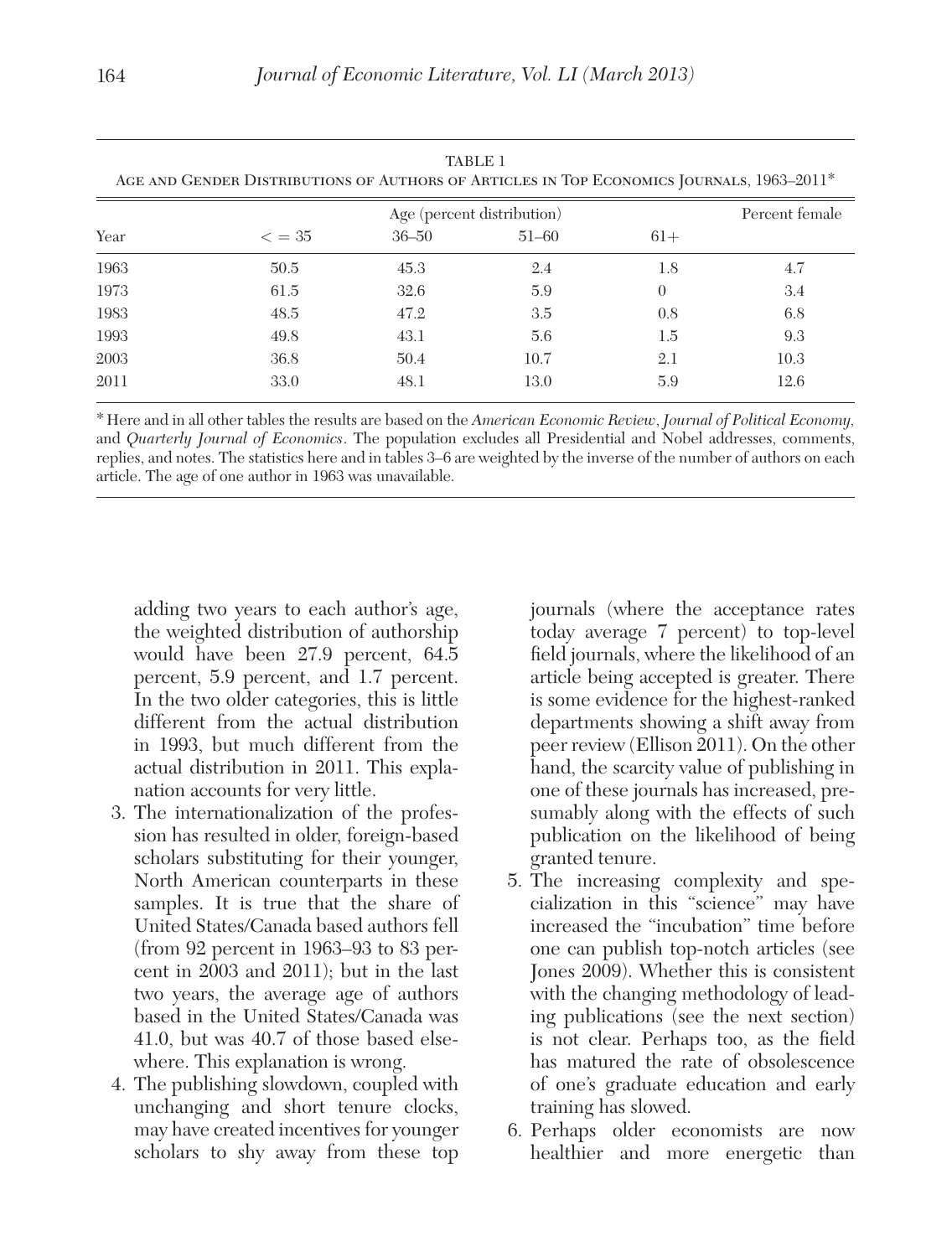those in previous cohorts. This may be true for those ages 61+, but 55-yearold professors in the 1980s were hardly decrepit; and at least in the aggregate the improvement in health in this age range seems minor.<sup>6</sup>

- 7. The abolition of mandatory retirement for faculty in 1994 has increased the monetary incentives to continue publishing. Salaries of senior professors have fallen sharply relative to those of junior professors. This might have reduced incentives for junior faculty to publish (and attain promotion and fullprofessor salaries)[.7](#page-3-1)
- 8. The growth of consulting opportunities is hard to document, but their lures may provide a growing incentive to publish well while young to establish one's *bona* fides in the lucrative consulting world. This would shift the age distribution leftward, opposite to what has occurred. The continuing growth in the relative demand for provostlets and deanlets, who I assume cease contributing to the scholarly literature, provides an additional incentive in this, the opposite direction from what we observe.

Table 1 also shows the sharp increase in the fraction of authors who are women, with the share of female authors nearly tripling over this period. This is clearly the result of the increasing femaleness of the profession. While the share of female authors in the 1963 and 1973 samples is not

much different from the female share of new doctorates in those years, however, the growing share of female doctorates far outpaced the growing share of authors in these top journals[.8](#page-3-2) Moreover, the female share of authors is now far below the female share of tenure-stream faculty at Ph.D.-granting institutions (Scott and Siegfried 2012).

Categorizing authorship by age and gender, it is notable that, in 2003 and 2011, women ages 35 or less accounted for 16 percent of all authors in that age group, an increase, but still far below the 29 percent female representation among assistant professors at Ph.D.-granting institutions in 2011–12 (Scott and Siegfried 2012). Whatever the causation, perhaps this deficit explains the greater (and uniquely greater to economics) female survival rate without tenure in this profession (Ginther and Kahn 2004).

Many students of the sociology of economics have pointed out the increase in coauthorship (e.g., Hollis 2001), which, as the first column in [table 2 s](#page-4-0)hows, has proceeded over the entire last half century. What is less well known is that the frequency distribution of the number of authors per article has been moving steadily rightwards, as the second through fourth columns of the table show. The first four-authored paper in this sample appeared in 1993, and the first five- and six-authored papers did not appear in this sample until 2011[.9](#page-3-3)

Why has this change occurred? A few possibilities suggest themselves and are worth exploring:

1. The degree of complexity of economic research has increased to the point that it is very difficult for single individuals to

<span id="page-3-0"></span><sup>6</sup> Among people 55–64, the percentage rating their health as fair or poor has declined only slightly, from 20.7 percent in 1991 to 19.4 percent in 2010 (National Center for Health Statistics 2011).

<span id="page-3-1"></span><sup>7</sup> In 1983–84, the ratio of academic-year salaries of full professors to those of assistant professors in Ph.D. granting economics departments was 1.77. It has fallen nearly steadily thereafter, to 1.57 in 2011–12. Thanks to Charles Scott for providing unpublished data for years before 1996–97.

<span id="page-3-2"></span><sup>8</sup> In the 1960s, the female share of new doctorates was below 5 percent, while from 2000 to 2006 it was around 30 percent (Scott and Siegfried 2008).

<span id="page-3-3"></span><sup>9</sup> I treat one many-authored paper from 1983 as having only the one senior author who appears to have been assisted by a large number of students.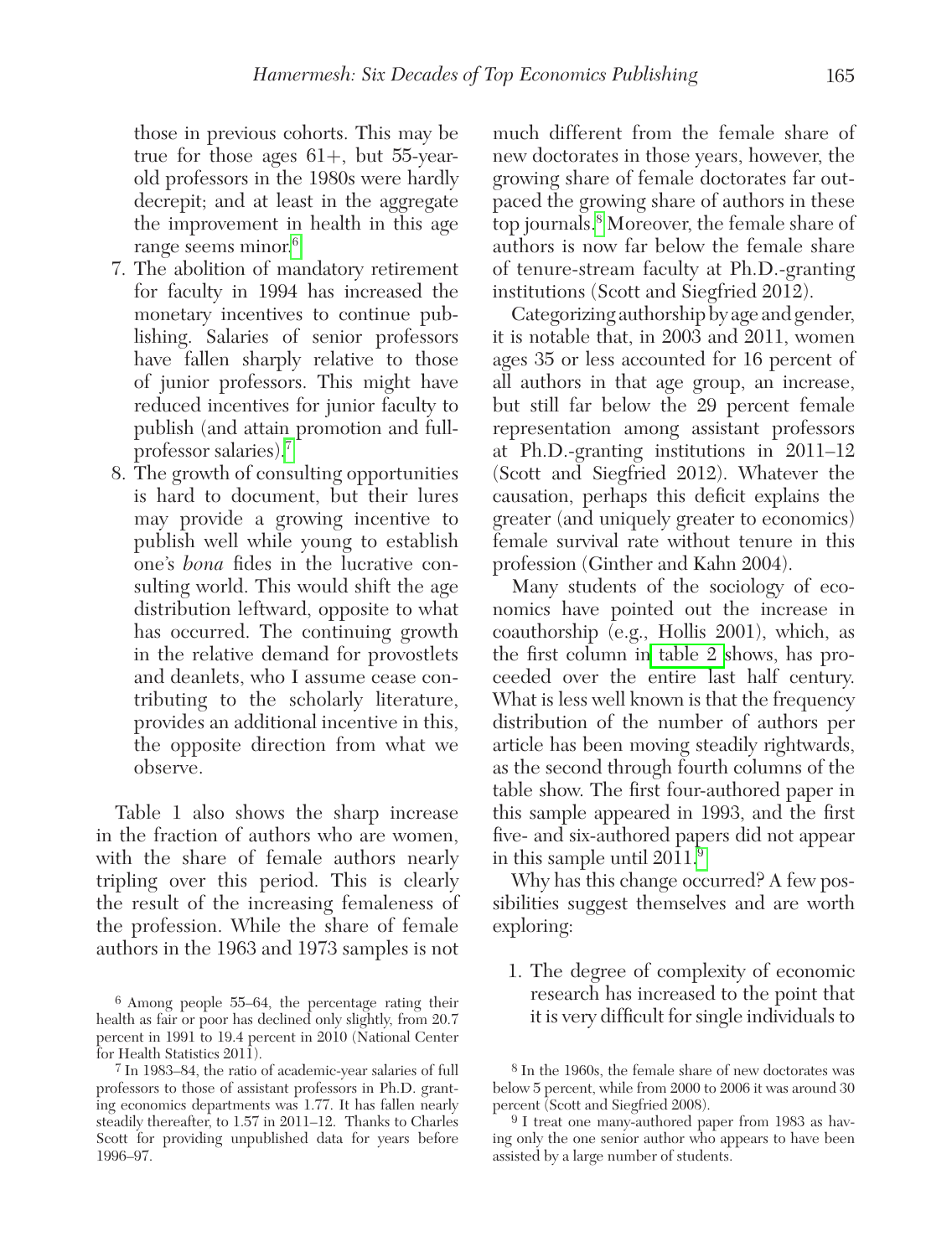<span id="page-4-0"></span>

|      |            | TABLE 2<br>DISTRIBUTIONS OF THE NUMBER OF AUTHORS PER ARTICLE, 1963-2011 |                         |      |            |           |  |
|------|------------|--------------------------------------------------------------------------|-------------------------|------|------------|-----------|--|
| Year | $Pr\{>1\}$ | $Pr{3+ 2+}$                                                              | $Pr{4+ 3+}$ $Pr{5+ 4+}$ |      | N articles | N authors |  |
| 1963 | 16.3       | 0.0                                                                      | 0.0                     | 0.0  | 86         | 100       |  |
| 1973 | 28.6       | 2.9                                                                      | 0.0                     | 0.0  | 119        | 154       |  |
| 1983 | 45.6       | 14.0                                                                     | 0.0                     | 0.0  | 125        | 190       |  |
| 1993 | 55.1       | 28.0                                                                     | 9.5                     | 0.0  | 136        | 234       |  |
| 2003 | 74.1       | 28.0                                                                     | 21.4                    | 0.0  | 135        | 269       |  |
| 2011 | 79.6       | 38.5                                                                     | 22.2                    | 20.0 | 147        | 322       |  |

produce research that meets the highest standards of publication.

- 2. The creation of email, the Internet, and inexpensive travel have lowered the cost of coauthoring with noncolleagues. As Hamermesh and Oster (2002) show, distant coauthorships have sharply increased their share of all coauthorships.
- 3. Coauthoring is fun, especially with old friends or those in distant places to which one can travel for joint work and leisure.
- 4. Also on the supply side, in this increasingly rat-race world it is difficult to find people to read drafts of one's papers. Coauthoring obligates others to read one's work, since it is also their own.
- 5. The returns to having one's name on two two-authored papers exceed those of publishing one single-authored paper of equal quality. While Sauer (1988) demonstrated in the mid-1980s that the monetary payoff to a coauthored article was almost exactly half that of a soleauthored paper, one wonders whether that is still true today.<sup>10</sup>

The formation of coauthorships will depend on the potential productivity of possible partnerships and on individuals' preferences for forming coauthorships with other scholars of different ages (see McDowell and Melvin 1983 and Krapf 2012). How does this depend on the ages of potential authors? One's first reaction is that much of the coauthorship might be of the older European model, with the senior professor coauthoring with his/her Ph.D. student/recent graduate. The probit and ordered probit estimates in [table 3](#page-5-0) provide an initial suggestion that this may be the case, as authors ages 36 to 50, the most active mature scholars, are significantly and substantially more likely than younger or older authors to choose to coauthor.<sup>11</sup>

Going behind the estimates to particular coauthorships suggests that this model does not characterize most of these publications. Fifty-five percent of the two-authored papers in the sample are produced by people within five years of age (and in 2011 only two

<span id="page-4-1"></span><sup>10</sup> One school offers salary bonuses *X* for publications, graded by the quality of the journal, with the bonus equaling an amount  $X/\sqrt{N}$ , where *N* is the number of authors.

One young economist told me that, in recognition of the profession's unwillingness to divide by *N*, a friend and he now put each other's names on each paper.

<span id="page-4-2"></span><sup>11</sup> Indicators for each journal are also included, with articles in the *AER* having significantly more authors than those in the other two journals. The average age in twoauthor articles ranges from 28 to 64, in three-authored articles from 30 to 56.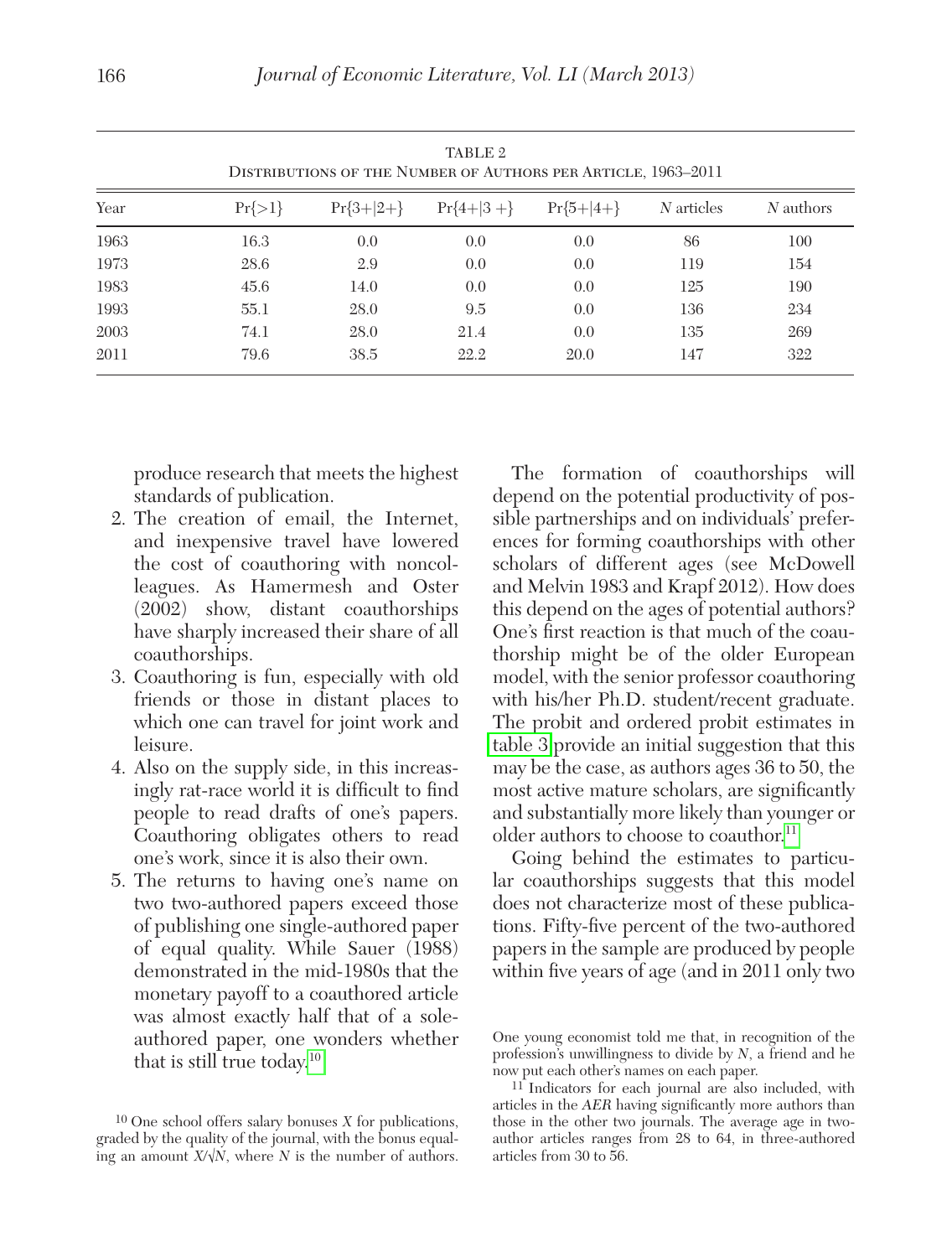<span id="page-5-0"></span>

| TABLE 3<br>PROBIT AND ORDERED PROBIT ESTIMATES OF THE DETERMINANTS OF COAUTHORSHIP* |                  |                   |  |  |  |
|-------------------------------------------------------------------------------------|------------------|-------------------|--|--|--|
| Variable:                                                                           | Multiple authors | Number of authors |  |  |  |
| Age 36-50                                                                           | 0.150            | 0.313             |  |  |  |
|                                                                                     | (0.035)          | (0.073)           |  |  |  |
| Age 51-60                                                                           | $-0.023$         | $-0.049$          |  |  |  |
|                                                                                     | (0.069)          | (0.139)           |  |  |  |
| Age $61+$                                                                           | 0.074            | 0.013             |  |  |  |
|                                                                                     | (0.124)          | (0.205)           |  |  |  |
| Female                                                                              | $-0.102$         | $-0.229$          |  |  |  |
|                                                                                     | (0.062)          | (0.128)           |  |  |  |
| Time                                                                                | 0.015            | 0.038             |  |  |  |
|                                                                                     | (0.001)          | (0.002)           |  |  |  |
| Pseudo- $R^2$                                                                       | 0.166            | 0.128             |  |  |  |

\*The probit estimates are derivatives at the means. The ordered probit estimates are the parameters. The age category  $\leq$  35 is excluded. Each equation also contains indicators for the individual journals.

represented collaborations between young faculty and their current or recent Ph.D. student). The only (weak) evidence for this inference is that in only 35 percent of the eighty-five three-authored articles is the average absolute age difference among the authors five years or less, and in nearly half of them the oldest author is more than ten years older than the youngest[.12](#page-5-1) At the very least, however, most the greater propensity of prime-age scholars to coauthor does not appear to be attributable chiefly to their publishing with Ph.D. students.

Using a sample of articles from these three journals for the 1990s, Boschini and Sjögren (2007) find women are less likely to coauthor than men. The probit and ordered probits in table 3, covering a much longer time period, weakly suggest the same conclusion. Moreover, an expanded specification that interacted gender with time showed that this difference has not changed over these six decades. To the extent that economics faculties do not "divide by *N*" in judging young faculty members' publications at tenure time, this deficit may also help explain the unusually high rates of "survival" without tenure among female economists. But when they do coauthor, women are also typically not "junior partners" to their male

<span id="page-5-1"></span><sup>12</sup> In seven of the sixteen four-authored articles, the average absolute age difference is five years or less.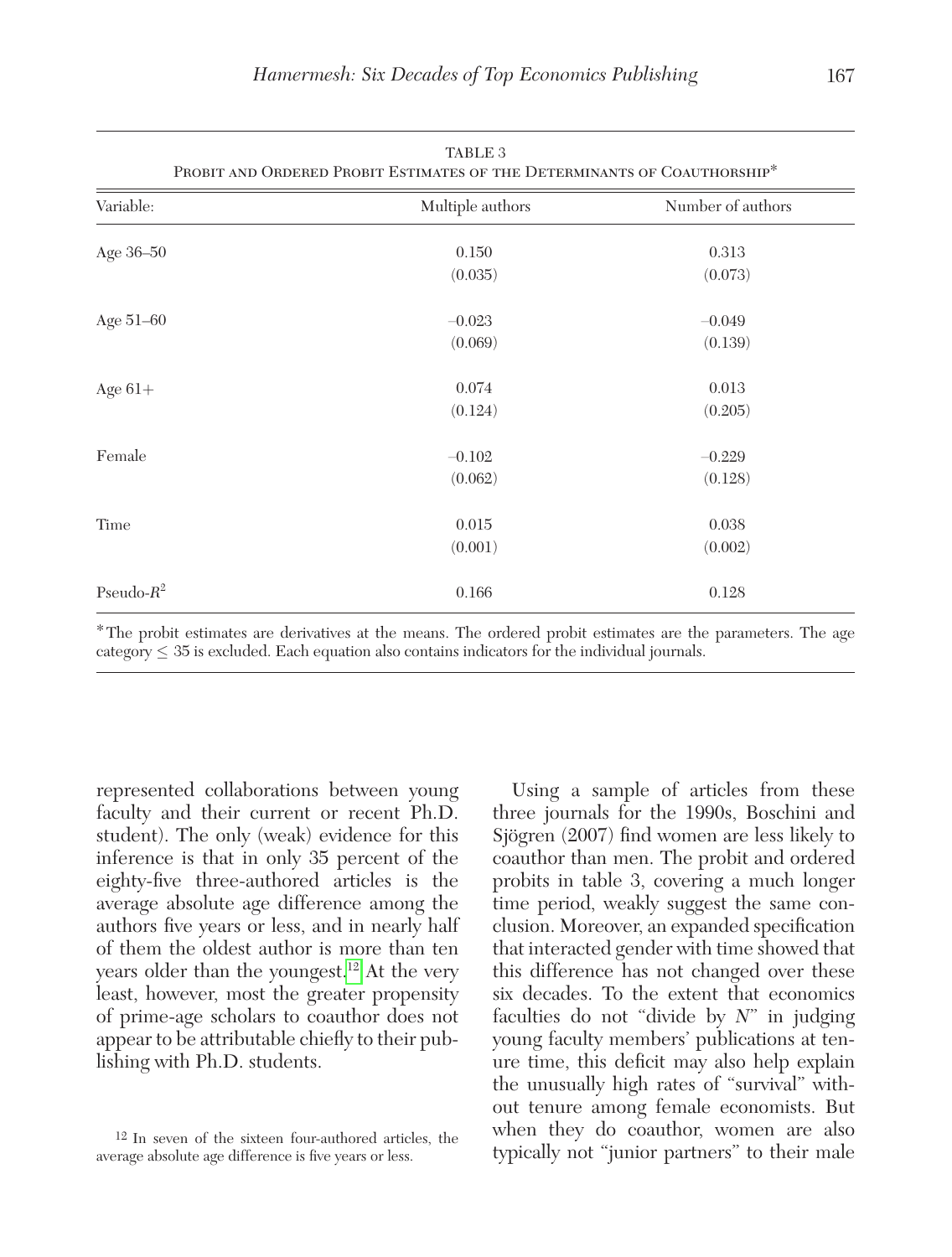| Year | Type of study |                           |                                |                           |                |  |
|------|---------------|---------------------------|--------------------------------|---------------------------|----------------|--|
|      | Theory        | Theory with<br>simulation | Empirical:<br>borrowed<br>data | Empirical:<br>own<br>data | Experiment     |  |
| 1963 | 50.7          | $1.5\,$                   | 39.1                           | 8.7                       | $\overline{0}$ |  |
| 1973 | 54.6          | 4.2                       | 37.0                           | 4.2                       | $\theta$       |  |
| 1983 | 57.6          | 4.0                       | 35.2                           | 2.4                       | 0.8            |  |
| 1993 | 32.4          | 7.3                       | 47.8                           | 8.8                       | 3.7            |  |
| 2003 | 28.9          | 11.1                      | 38.5                           | 17.8                      | 3.7            |  |
| 2011 | 19.1          | 8.8                       | 29.9                           | 34.0                      | 8.2            |  |

colleagues: In twenty-six of the forty twoauthored mixed-gender coauthorships, the scholars are within five years of age.

# 4. *Changing Methodology and Its Demographics*

It is easy to obtain authors' classifications of their published papers by subject (*JEL* code), but subject does not automatically imply method: for example, one can imagine the currently in vogue method of field experiments being used in such broadly diverse areas as industrial organization, labor economics, and public economics; and a purely theoretical study could be published in almost any subject area. The issue here is not the subject, but rather the methodological focus of the top journals, its secular changes and their causes.

Table 4 presents the five-fold categorization of the methods used in these leading articles in the samples from each of the six decades (excluding those from 1963 that simply could not be classified under these rubrics). In the first three years in the sample, the leading journals almost exclusively published articles that were either theoretical or that contained empirical work based on ready-made data (typically government-provided macroeconomic time series or, beginning in the early 1970s, large household surveys that the author(s) laboriously obtained and massaged on a mainframe computer)[.13](#page-6-0) Since then, the share of purely theoretical articles has plummeted, with most of the decline taken up by empirical studies for which the author(s) created the data set. The rest of the decline is accounted for by growth in theory with simulation (mostly macroeconomic calibrations) and experimental work (either in a laboratory or in the field).

Why the changing focus in these top journals? Some possibilities are:

1. Changing technology in the form of the Internet has made it much easier to create one's own data by assembling

<span id="page-6-0"></span>13 Observing this pattern led one Nobel Prize winner to complain about the sterility of the field (Leontief 1982).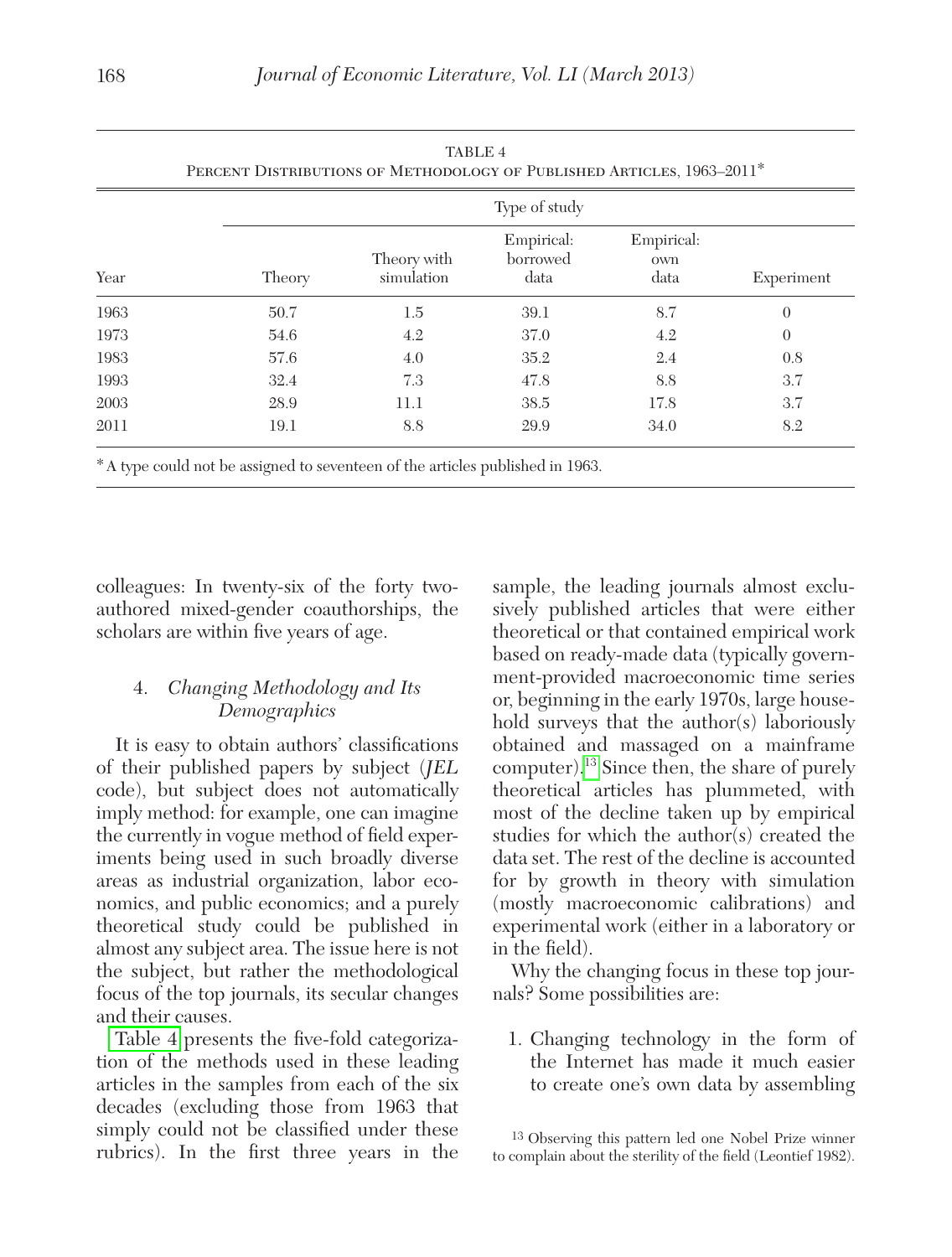| TABLE 5<br>MULTINOMIAL LOGIT ESTIMATES OF THE DEMOGRAPHICS OF METHODOLOGY* |                     |                              |                                |                           |                     |
|----------------------------------------------------------------------------|---------------------|------------------------------|--------------------------------|---------------------------|---------------------|
| Variable:                                                                  | Theory              | Theory<br>with<br>simulation | Empirical:<br>borrowed<br>data | Empirical:<br>own<br>data | Experiment          |
| Age 36-50                                                                  | 0.015<br>(0.140)    | $-0.091$<br>(0.253)          | $\theta$                       | 0.162<br>(0.198)          | $-0.141$<br>(0.364) |
| Age 51-60                                                                  | 0.850<br>(0.279)    | $-0.049$<br>(0.497)          | $\theta$                       | 0.051<br>(0.390)          | $-0.223$<br>(0.679) |
| Age $61+$                                                                  | $-0.099$<br>(0.472) | $-1.467$<br>(1.142)          | $\overline{0}$                 | $-0.693$<br>(0.644)       | $-0.176$<br>(0.829) |
| Female                                                                     | $-1.064$<br>(0.291) | $-1.427$<br>(0.626)          | $\theta$                       | 0.318<br>(0.266)          | $-0.571$<br>(0.608) |
| Time                                                                       | $-0.022$<br>(0.005) | 0.037<br>(0.009)             | $\theta$                       | 0.060<br>(0.008)          | 0.088<br>(0.018)    |
| Pseudo- $R^2$                                                              |                     |                              | 0.077                          |                           |                     |

\* The age category ≤35 is excluded. The equation also contains indicators for the individual journals.

information from a variety of previously unrelated sources. Similarly, the declining price and easier access to large-scale computing facilities has facilitated simulating/calibrating complex general equilibrium models.

2. The creation of economics laboratories, typically governmentally funded but, more than anything else due to pathbreaking work by one economist, has generated a new methodological sub-field that is reaching maturity.<sup>[14](#page-7-0)</sup>

3. Economic theory may have become so abstruse that editors of the leading general journals, recognizing that very few of their readers could comprehend the theory, have cut back on publishing work of this type.

Table 5 presents multinomial logit estimates of a model describing the demographic correlates of the choice of methodology. Other than the time trends, which replicate the percentage distributions in table 4, the central results are (1) Women are much less

<span id="page-7-0"></span><sup>14</sup> The Nobel citation to Vernon Smith was, *"*For having **established** [bold mine] laboratory experiments as a tool

in empirical economic analysis, especially in the study of alternative market mechanisms.'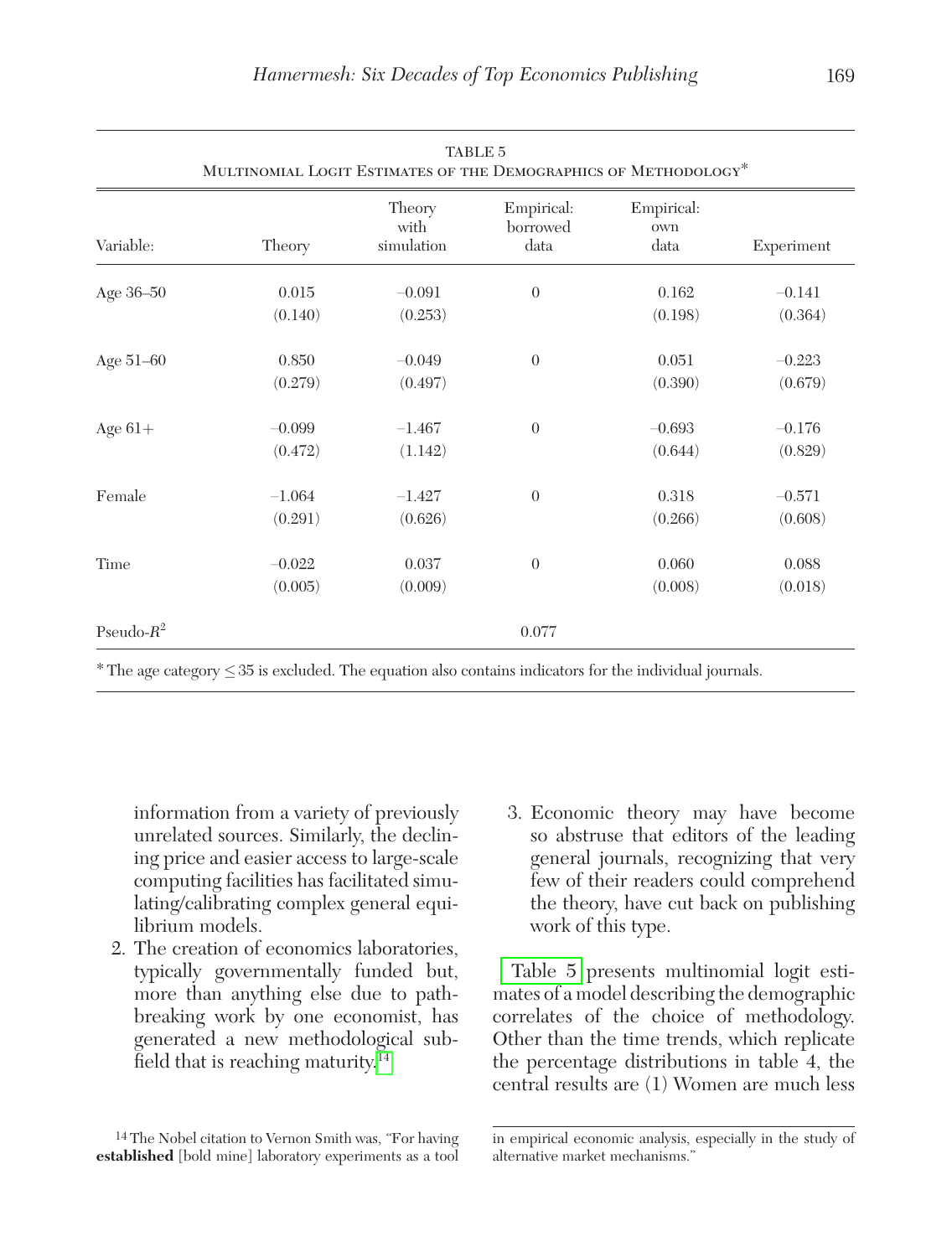likely than men to publish theoretical papers, and (2) with one notable exception, there are no significant differences by age in the propensity to publish using different methodologies. Moreover, an expanded model shows that the differences, or lack of differences, have not changed over these six decades.<sup>15</sup>

The one significant age difference in method is the fact that older authors have been *more* likely than others to publish theory articles. This finding contradicts a claim made by a theorist in a lunchtime conversation, "Empirical work is what you do when you can't do theory any longer." The evidence from these repeated cross-sections suggests that assertion is wrong.

Cross-section data may not, however, be the correct test of this (to an elderly empirical researcher in a youth-oriented profession, very annoying) claim. Eighty-two authors appear in at least two different cross-sections (in different decades), so we can create an unbalanced panel (since some authors appear three or even four times) to remove person fixed effects. Fifty-five of these authors published at least one theoretical paper. Of these, 60 percent published only in theory (with or without simulations), 9 percent published an empirical paper before a theoretical one, and 31 percent published a theoretical article before an empirical one[.16](#page-8-1) But this result is due solely to the secular decrease in theory papers in these journals: looking only at longitudinal data from 1963 to 1993, the few authors who did switch are as likely to move from empirical work to theory as vice-versa. The claim is simply wrong.

The simultaneous trends in the top general journals away from theory and toward increasingly older authors are consistent with each other and with the observation (Lehman 1953, across disciplines; Weinberg and Galenson 2005, for methodologies in economics) that thinkers reach their peak productivity at younger ages in areas requiring more mathematical thinking. They are, however, inconsistent with this evidence on the age distribution of authors by type of method used.

The market determination of the type of methodology appearing in top journals has changed, whether because of changes in editors' preferences (either their own, or as agents for preferences of members of the profession) or because of changes in authors' preferences and production technologies. So too the propensity to coauthor has changed over time, although the changes are presumably the result of changing conditions on the supply (of scholarship) side. I have assumed that both trends have resulted from many possibly exogenous shocks, including the demographics that I have identified. But even though I do not claim that it might be causative, is there any interaction of these trends?

[Table 6](#page-9-0) presents estimates of a multinomial logit like that in table 5, but excluding the demographic variables and including only indicators for the number of authors (two, three or more, with sole authorship the excluded category).<sup>17</sup> The coefficients on the vector of indicators of number of authors are jointly significant  $(\chi^2(8) = 35.62, p < 0.001)$ and show that coauthorship, and especially multiple authorship, is more common in articles with self-generated or experimental outcomes than in other types of studies.

<span id="page-8-0"></span><sup>15</sup> The equations also include indicators for each journal. There are significant differences in methods in these articles across the journals, with the *QJE* being more likely to publish purely theoretical papers and those with selfgenerated data, and both the *JPE* and the *QJE* being less likely than the *AER* to publish experiments.

<span id="page-8-1"></span><sup>16</sup> Taking the twenty-two "methodological switchers," the probability that we would observe so many more switching in one direction instead of the other is 0.002.

<span id="page-8-2"></span><sup>17</sup> An equivalent way of examining this correlation is to estimate an ordered probit on the number of authors, with indicators for the type of methodology as explanatory variables. Not surprisingly, that model gives the same conclusions as the multinomial logit discussed in the text.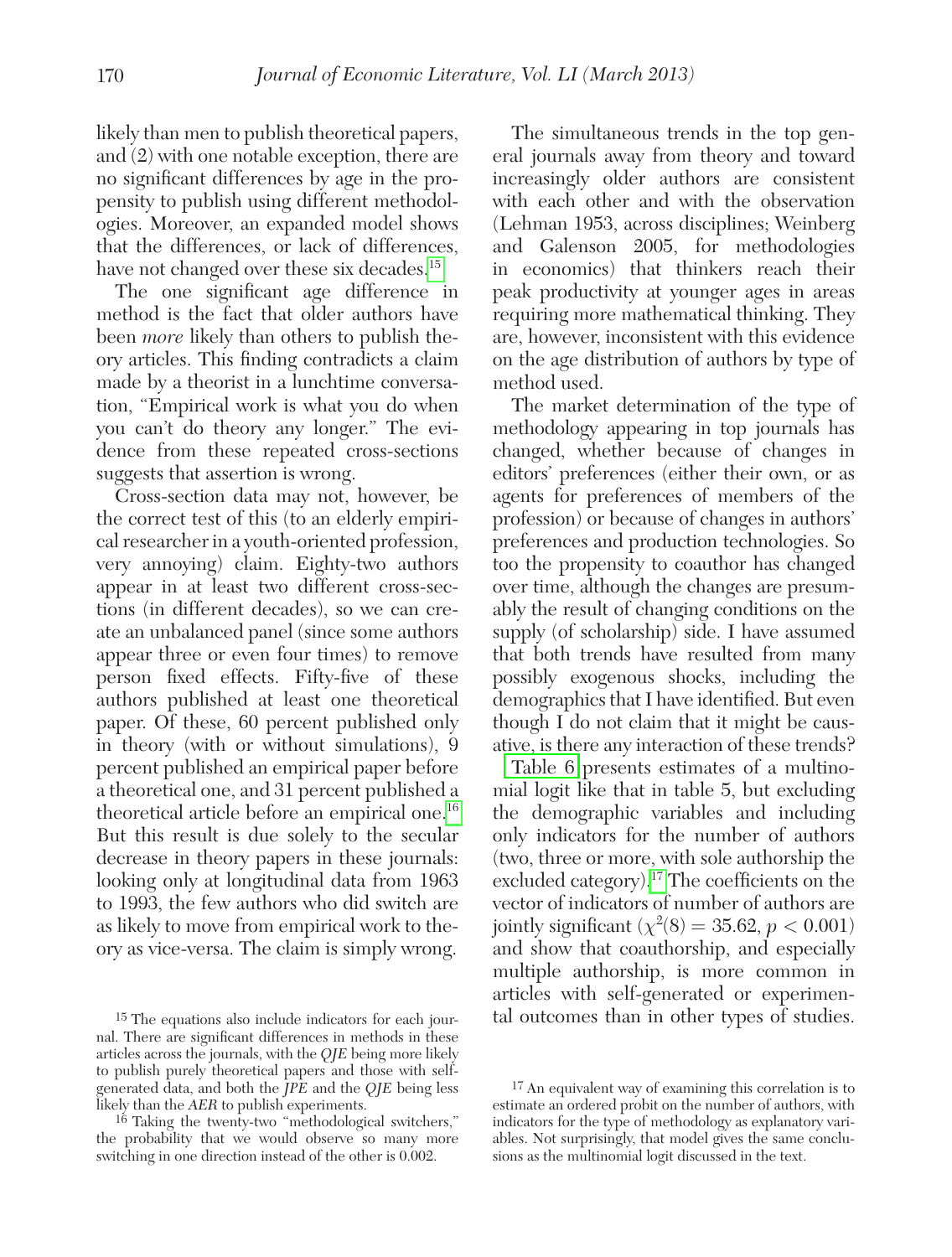<span id="page-9-0"></span>

| TABLE 6<br>MULTINOMIAL LOGIT ESTIMATES OF THE RELATION BETWEEN METHODOLOGY AND COAUTHORSHIP* |                     |                                                                                                  |                                |                           |                  |  |
|----------------------------------------------------------------------------------------------|---------------------|--------------------------------------------------------------------------------------------------|--------------------------------|---------------------------|------------------|--|
| Variable:                                                                                    | Theory              | Theory<br>with<br>simulation                                                                     | Empirical:<br>borrowed<br>data | Empirical:<br>own<br>data | Experiment       |  |
| Two authors                                                                                  | $-0.186$<br>(0.147) | $-0.207$<br>(0.278)                                                                              | $\theta$                       | 0.107<br>(0.226)          | 0.986<br>(0.624) |  |
| $>2$ authors                                                                                 | $-0.394$<br>(0.252) | 0.274<br>(0.361)                                                                                 | $\Omega$                       | 0.723<br>(0.276)          | 2.238<br>(0.632) |  |
| Pseudo- $R^2$                                                                                |                     |                                                                                                  | 0.082                          |                           |                  |  |
|                                                                                              |                     | <sup>*</sup> The equation also contains a time trend and indicators for the individual journals. |                                |                           |                  |  |

Unsurprisingly, theory is especially unlikely to be the result of collaborations.

One might think that these patterns result from the simultaneous trends toward more authors per article and self-generated data and experiments. They do not: Adding interactions of the numbers of authors and the time trend to the specification underlying table 6 yields terms that are jointly insignificant  $(\chi^2(8) = 8.98, p = 0.34)$  and individually statistically insignificant in seven cases. The trends in the leading general journals toward increasing numbers of authors on each article and away from theory have essentially been independent.

#### 5. *Where Is Publication Heading?*

Predicting changes in age structure of top-level authorship in economics is easy. Barring some new, fundamentally different methodological approach for which the skills are learned mostly by new or recent Ph.D.s (essentially as occurred with experimental methods), we will not see a return to top-level publishing as a strikingly young

person's game. That prediction is reinforced by my guess that the age distribution of academic economists will not shift leftward. The abolition of mandatory retirement will lead to more people staying on after age 70, and it is unlikely that we will see a hiring boom of young people at public institutions, which constitute the overwhelming majority of the academic labor market.

We also will not see coauthorship diminishing. The same forces that have created incentives for multiple authoring are, if anything, becoming stronger. Entries in table 2 for future decades are likely to show even higher percentages in the first four columns.

As important as they are, even viewed over the intermediate term of the six decades covered here, the methodological innovations that have captivated the major journals in the past two decades—experimentation, and obtaining one's own unusual data to examine causal effects—are unlikely to be any more permanent than was the profession's fascination with variants of micro theory, growth theory, and publicly available data in the 1960s and 1970s. No doubt